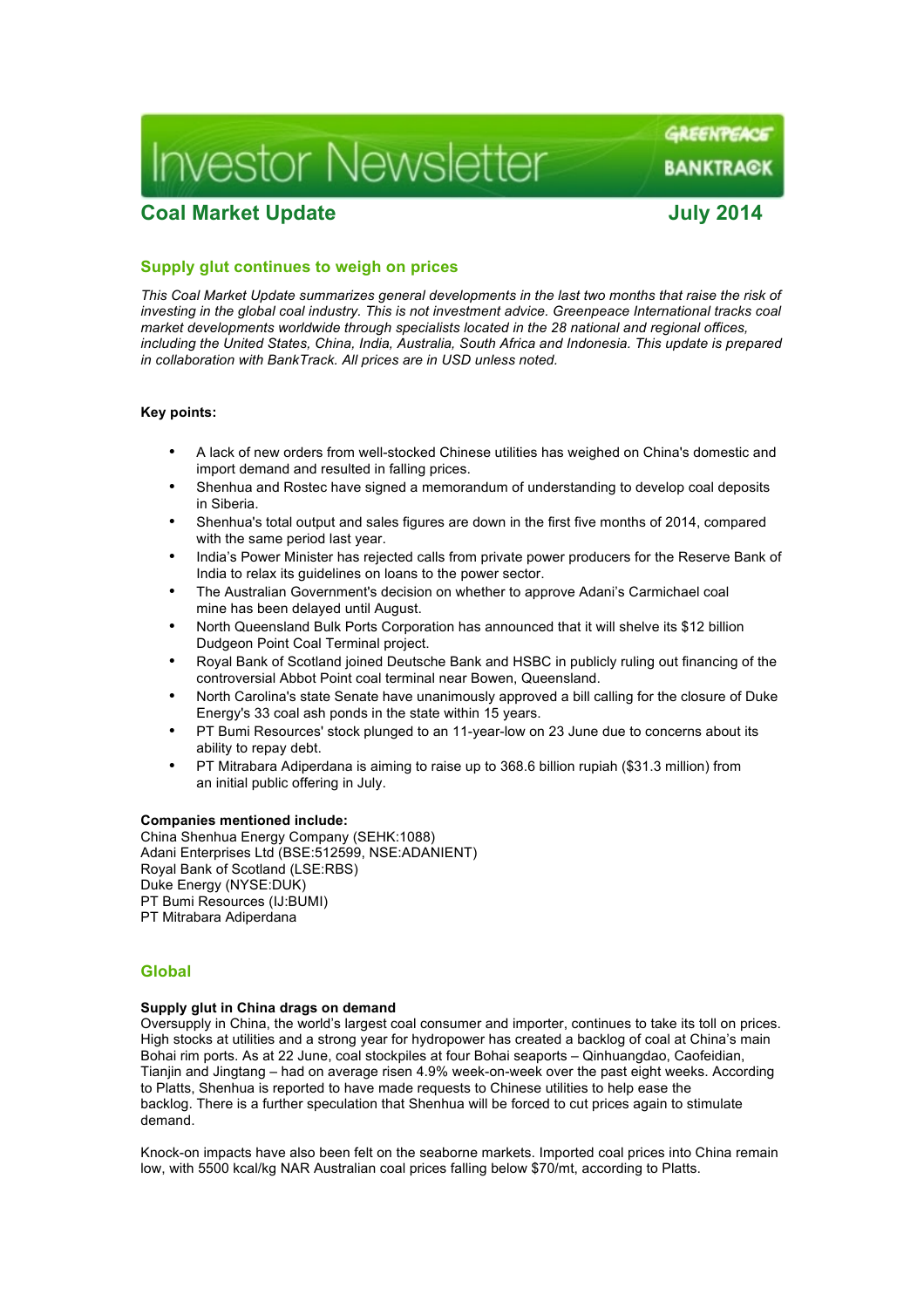#### **China**

#### **Shenhua and Rostec sign MOU to develop Siberian coal deposits**

China's largest coal producer, Shenhua, has signed a memorandum of understanding with the Russian government-owned company Rostec to develop the Ogodzhinskoye thermal coal project and build a new coal export terminal. The companies state that the US\$5 billion project aims to export 18 million tonnes in 2015.

#### **Output and sales down at Shenhua in 2014**

Shenhua has had a shaky start to 2014. Platts reported that in the first five months of this year, China Shenhua Energy produced 129.3 million mt of commercial coal, down 2% from a year ago. Total sales during the period also fell 5.4% year on year to 186.8 million mt.

#### **India**

#### **Power Minister says he will not relax lending rules to power sector**

India's Power Minister, Piyush Goyal, has rejected calls from private power producers for the Reserve Bank of India to relax its guidelines on loans to the power sector, stating that there will be "no major change" in the guidelines. Producers had wanted lenders to be allowed to extend the scheduled commercial operation date of power projects unable to start generation due to non-availability of fuel. This would have the effect of postponing repayments without the need to restructure loans. It is estimated as much as 11,000 MW of coal-fired plants cannot generate power due to lack of a dedicated coal supply.

#### **Adani's Carmichael coal mine approval delayed**

Approval for Adani's massive Carmichael coal mine in Queensland's Galilee Basin has been delayed by the Federal Environment Minister Greg Hunt who wants more time to evaluate the project. Adani's \$16.5 billion project consists of an open-cut and underground coal mine as well as a 189 kilometre rail line, water supply infrastructure, a workers' accommodation village and airport. A spokesperson for Hunt said the minister required more time to work through the huge volume of material submitted as part of the approvals process. A final decision is now expected to be made by August 1.

#### **Australia**

#### **Dudgeon Point Coal Terminal cancelled**

The Dudgeon Point Coal Terminal project is the latest in the line of Australian coal-related developments to be shelved as a result of an industry-wide downturn. Construction of the \$12 billion coal port south of Mackay will no longer go ahead, with North Queensland Bulk Ports Corporation announcing it had requested Queensland's Coordinator General to cancel the project. Dudgeon Point is the fourth coal export terminal expansion in Australia to have been abandoned by proponents in the past two years. Previously:

- In 2012 BHP indicated it would not proceed with its new coal export terminal plans at Abbot Point "T2";
- In May 2013 Glencore announced they had scrapped plans to build a 35Mtpa coal export facility at Balaclava Island, 40km North of Gladstone; and
- In March 2014 Anglo American notified its intention to withdraw from the AP-X coal terminal development project at Abbot Point.

#### **RBS bails on Abbot Point**

In another sign of international banks' growing unwillingness to fund coal-related projects, Royal Bank of Scotland last night joined Deutsche Bank and HSBC in publicly ruling out financing of the controversial Abbot Point coal terminal near Bowen, Queensland. The terminal would have serviced nine mega coal mines planned for Queensland's Galilee Basin. Ben Pearson of Greenpeace said: "It is great to see that three global investment banks have now publicly distanced themselves from this risky, irresponsible project. It will be interesting to see if other British banks follow their lead over the coming months – particularly in the light of the strong concern that UNESCO have expressed around the port projects".